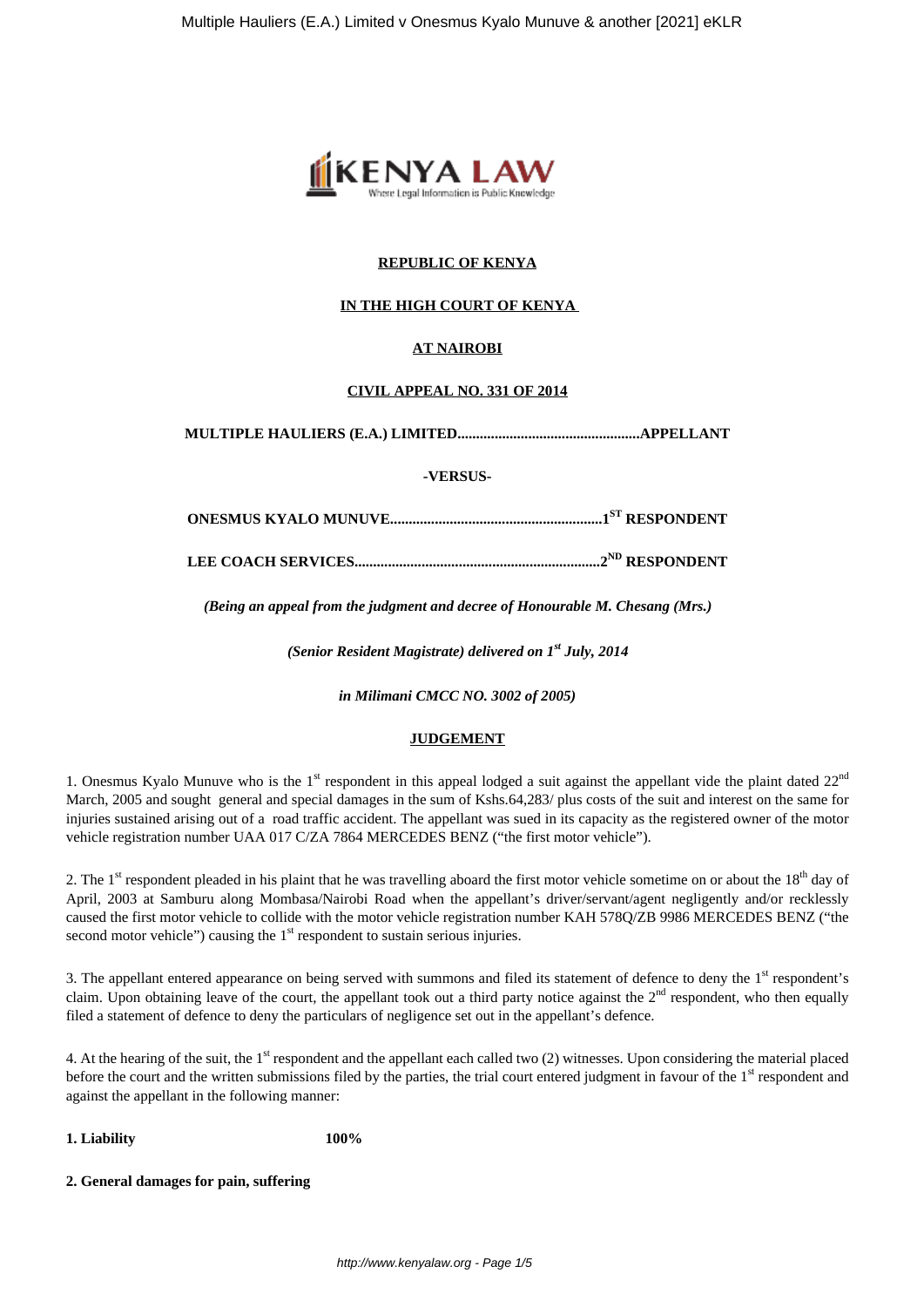| and loss of amenities      | Kshs.1,600,000/= |
|----------------------------|------------------|
| 3. Future medical expenses | $Kshs.300,000/=$ |
| 4. Special damages         | <b>NIL</b>       |
| <b>Total</b>               | Kshs.1,900,000/= |

5. Being dissatisfied with the finding on liability as well as the award on general damages, the appellant lodged this appeal against the 1<sup>st</sup> and 2<sup>nd</sup> respondents vide the memorandum of appeal dated  $31<sup>st</sup>$  July, 2014 and put forward six (6) grounds of appeal to challenge the same.

6. This court gave directions that the appeal be canvassed by way of written submissions. The appellant filed its submissions and argued that the trial court arrived at an erroneous finding on liability in the absence of sufficient evidence to point to negligence on the part of the appellant and in the absence of a finding of negligence against the 2<sup>nd</sup> respondent. The appellant therefore urges this court to interfere with the finding and substitute it with one of liability against the  $2<sup>nd</sup>$  respondent. On quantum, it is the submission of the appellant that the award made on general damages is manifestly excessive and therefore urges this court to disturb the same. The appellant has cited the case of **Douglas Kalafa Ombeva v David Ngama [2013] eKLR** in which the Court of Appeal awarded general damages in the sum of Kshs.500,000/= on appeal to a plaintiff with a head injury which left him confused for three days, a fracture of the right femur which resulted in amputation and an assessment of disability at 70%; and the case of **Philip Musyoka Mutua v Leonard Kyalo Mutisya [2018] eKLR** where the court awarded general damages in the sum of Kshs.300,000/= for relatively similar injuries.

7. The 1st respondent on his part argues *inter alia*, that the trial court considered all relevant factors and evidence on record and therefore arrived at well-reasoned findings on both liability and quantum. The 1<sup>st</sup> respondent additionally argues that the award on general damages is reasonable and commensurate to the injuries sustained.

8. The  $2<sup>nd</sup>$  respondent did not file any documents on appeal or participate in the hearing thereof.

9. I have considered the rival submissions and authorities cited on appeal. This being a first appeal, I am enjoined to re-evaluate the evidence placed before the trial court. It is clear that the appeal lies against the findings on liability and quantum.

10. Beginning with liability, Sergeant Jackson Musera who was PW1 gave evidence that the material accident involved the first and second motor vehicles, where the first motor vehicle which was being driven by John Ndambuki Mburu collided with the second motor vehicle being driven by Collins Limo. The witness also gave evidence that at the time of giving his testimony, the matter was still pending under investigations but that preliminary investigations revealed that the first motor vehicle was to blame for the accident.

11. It was the testimony of the witness that the accident took place at a straight stretch and hence the drivers of the respective motor vehicles would have had clear vision of each other. PW1 also testified that the material accident resulted in bodily injuries to the drivers of both motor vehicles and the 1<sup>st</sup> respondent who was a turn boy aboard the first motor vehicle.

12. During cross-examination, PW1 stated that he was not the investigating officer and that though the appellant's driver was initially served with a notice of intention to prosecute him, neither he nor anyone was ever formally charged in relation to the accident. In re-examination, the witness stated that at the time of the accident, the second motor vehicle was on the correct lane heading to Mombasa and that it is the driver of the first motor vehicle who entered into the opposite lane. The witness produced *inter alia*, the police abstract and the P3 form.

13. The  $1<sup>st</sup>$  respondent who was PW2 testified that he was at all material times an employee of the appellant and that he was riding as a turn boy on the material date. The  $1<sup>st</sup>$  respondent stated that the driver of the appellant was driving at a high speed when he encroached on the lane being used by the second motor vehicle. The 1<sup>st</sup> respondent further stated that he has never been called to testify as a witness before a criminal court in relation to the accident.

14. Robinson Riilu being DW1 gave evidence that he worked as an investigator and that he undertook investigations as to the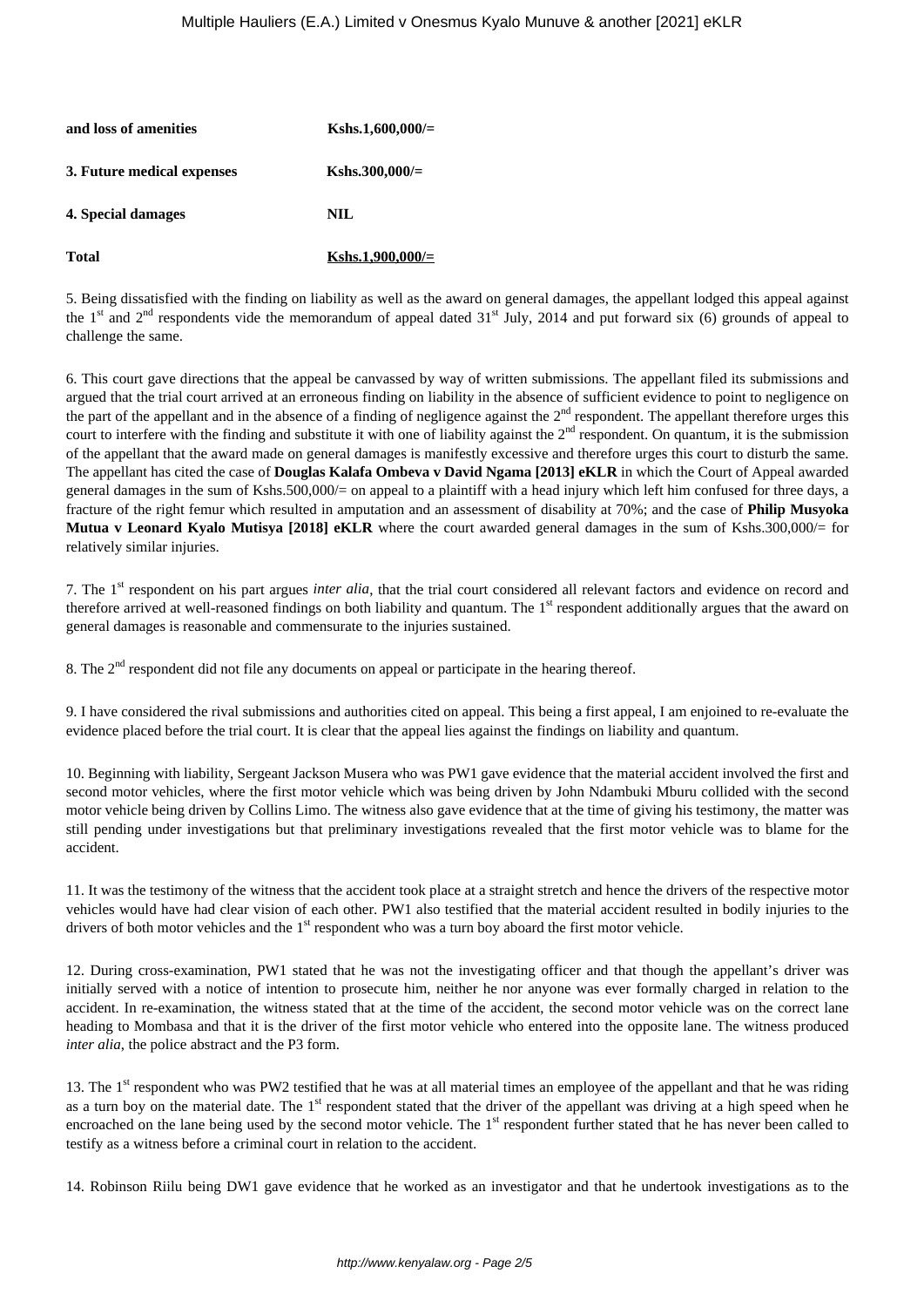circumstances surrounding the accident, on behalf of Cannon Assurance Limited. He stated that visibility was clear and that the road was straight with no obstacles ahead. The witness gave further evidence that upon questioning the 1<sup>st</sup> respondent and the driver of the first motor vehicle, he obtained information from them that it is the second motor vehicle that collided with theirs from the opposite direction. In cross-examination, DW1 stated that he undertook the investigations one (1) year following the accident and that neither the driver of the first motor vehicle nor the investigating police officer accompanied him to the scene of the accident. The witness stated that in his opinion, the driver of the second motor vehicle was to blame for the accident.

15. The final witness was John Ndambuki Mburu (DW2) who testified that he was driving the first motor vehicle on the material date and that it is the second motor vehicle which rammed into their vehicle. It was the evidence of the witness that he has never been charged but states that both he and the 1<sup>st</sup> respondent sustained injuries arising out of the accident. The witness blamed the driver of the second motor vehicle for the accident and indicated that he was driving at a reasonable speed.

16. The learned trial magistrate found the appellant's driver solely to blame going by the evidence adduced before her.

17. From re-examination of the material and evidence, it remains undisputed that an accident occurred on the material date involving the first and second motor vehicles. It is also uncontroverted that the first motor vehicle was at all material times owned by the appellant and that the 1<sup>st</sup> respondent was aboard the first motor vehicle at the time of the accident.

18. I observed that the investigating officer did not attend court to give his or her findings. That notwithstanding, PW1 who is also a police officer described that the accident took place on a straight road with clear visibility, going by the sketch maps produced, and this position was echoed by the  $1<sup>st</sup>$  respondent and DW2. As the learned trial magistrate noted, both PW1 and the  $1<sup>st</sup>$  respondent blamed the accident on the appellant's driver. While I observed that DW2 was of a different view, going by the evidence tendered at the trial, I find the position taken by the 1<sup>st</sup> respondent to be more plausible than that of the appellant. Moreover, DW1 who stated in his evidence that he investigated the circumstances surrounding the accident was not at the scene when the accident took place and further stated that his investigations were carried out much later following the accident.

19. Going by the evidence, it is important to point out that whereas no one was charged or convicted in relation to the accident, this being a civil claim, the standard of proof applicable is that of a balance of probabilities. In addition, I observed from the 1st respondent's pleadings that the doctrine of *res ipsa loquitur* was pleaded.

20. The above doctrine was aptly discussed in the authority of **Susan Kanini Mwangangi & another v Patrick Mbithi Kavita [2019] eKLR** with reference to the **East African Court of Appeal's decision in Embu Public Road Services Ltd. v Riimi [1968] EA 22** where the following was enunciated:

*"The doctrine of res ipsa loquitor is one which a plaintiff, by proving that an accident occurred in circumstances in which an accident should not have occurred, thereby discharges, in the absence of any explanation by the defendant, the original burden of showing negligence on the part of the person who caused the accident. The plaintiff, in those circumstances does not have to show any specific negligence but merely shows that an accident of that nature should not have occurred in those circumstances, which leads to the inference, the only inference, that the only reason for the accident must therefore be the negligence of the defendant…The defendant can avoid liability if he can show either that there was no negligence on his part which contributed to the accident; or that there was a probable cause of the accident which does not connote negligence of his part; or that the accident was due to the circumstances not within his control."* 

21. Once pleaded, the *res ipsa loquitur* doctrine presupposes that a plaintiff has discharged his or her burden of proof and in order to escape liability, a defendant is required to demonstrate that there was either no negligence on his or her part, or that there was contributory negligence.

22. In the present instance, I am satisfied that the  $1<sup>st</sup>$  respondent discharged the burden of proof by pleading the doctrine and it fell upon the appellant to disprove this or to show contributory negligence on the part of the  $1<sup>st</sup>$  respondent, but it did not.

23. In the premises, I am satisfied that the learned trial magistrate arrived at a correct finding on liability and I am not inclined to disturb it.

24. I am now left with the issue of quantum, specifically the award on general damages for pain, suffering and loss of amenities.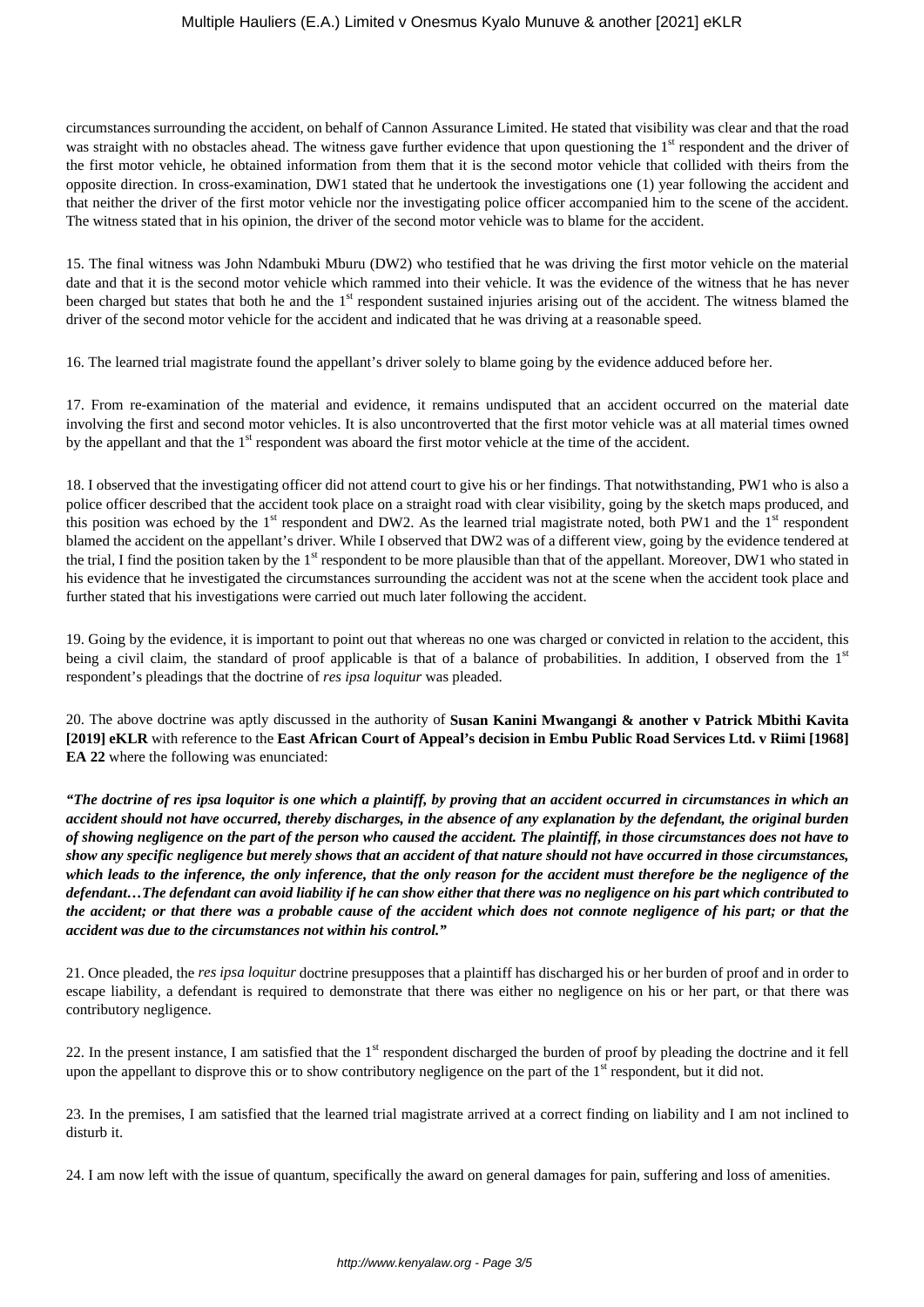25. The 1st respondent on the one part proposed a sum of Kshs.2,500,000/= and cited the case of **Anthony Mwondu Maina v Samuel Gitau Njenga [2006] eKLR** where the court awarded a sum of Kshs.1,200,000/ and the case of **Tracom Limited & another v Hasssan Mohamed Adan [2009] eKLR** in which an award of Kshs.750,000/= was made under a similar head. The appellant on the other part suggested an award of Kshs.180,000/= and relied inter alia, on the authority of **Moraa Maangi v Kerumbe Tea Estate & another [2011] eKLR** where the court on being faced with a compound fracture of the right elbow and other soft tissue injuries, awarded the plaintiff therein a sum of Kshs.200,000/=. In the end, the learned trial magistrate awarded a sum of Kshs.1,600,000/ $=$  under this head.

26. Upon re-examination of the pleadings and medical evidence, I observed that the following were the injuries sustained by the  $1<sup>st</sup>$ respondent: fractures of the proximal phalange of the thumb, middle phalange of the index finger, middle phalange of the  $3<sup>rd</sup>$  finger with dislocation of the proximal interphalangeal joints, proximal phalange of the ring finger, distal right humerus. The 1<sup>st</sup> respondent also sustained a commuted fracture of proximal ulnar involving the joint margins. Moreover, in the medical report prepared by Dr. J.M.M. Njokah and dated 13<sup>th</sup> April, 2003 residual incapacity was assessed at 70% though no permanent incapacity was assessed in the other medical reports.

27. From the record, I observed that the authorities relied upon by the 1<sup>st</sup> respondent were decided many years ago whereas those cited by the appellant entailed less serious injuries in comparison to those suffered herein. In addition, the learned trial magistrate did not cite any authorities that guided her award. In that case, I considered the case of **China Road and Bridge Corporation (Kenya) v Job Mburu Ndungu [2021] eKLR** in which the court upon considering a plaintiff with fracture of the left radium, fracture of the left ulna, fracture of the right tibia and fracture of the right fibula and some degree of incapacity, upheld an award of Kshs.2,000,000/= made on general damages for pain, suffering and loss of amenities. I similarly considered the case of **Robert Jeriot v Geoffrey Nyakundi Abere [2021] eKLR.** In this particular case, the plaintiff had sustained head injury accompanied with loss of consciousness for one hour, fracture of the right pelvic bone, fracture of the right acetabular bone, fracture of the right radius, fracture of the left radius, deep extensive cut wound on the High Court on appeal upheld an award of Kshs.1,500,000/= under the same head.

28. Upon being guided by the above authorities which offer comparable awards, I am convinced that the learned trial magistrate arrived at a reasonable sum on general damages. I see no reason to interfere with the said award.

29. Consequently, the appeal is hereby dismissed for lack of merit, with costs to the  $1<sup>st</sup>$  respondent. However, the appellant is at liberty to take appropriate steps in seeking indemnity from the  $2<sup>nd</sup>$  respondent.

# **DATED AND SIGNED AT NAIROBI THIS 27TH DAY OF JULY, 2021.**

### **A. MBOGHOLI MSAGHA**

### **JUDGE**

# **DATED, SIGNED AND DELIVERED ONLINE VIA MICROSOFT TEAMS AT NAIROBI THIS 29TH DAY OF JULY 2021.**

### **J. K. SERGON**

### **JUDGE**

In the presence of:

Ms. Khamala holding brief for Mr. Kioko for the Appellant

Mr. Obae for  $1<sup>st</sup>$  respondent

Mrs. Owora holding brief for Mr. Churchil Midiwa for  $2<sup>nd</sup>$  respondent.